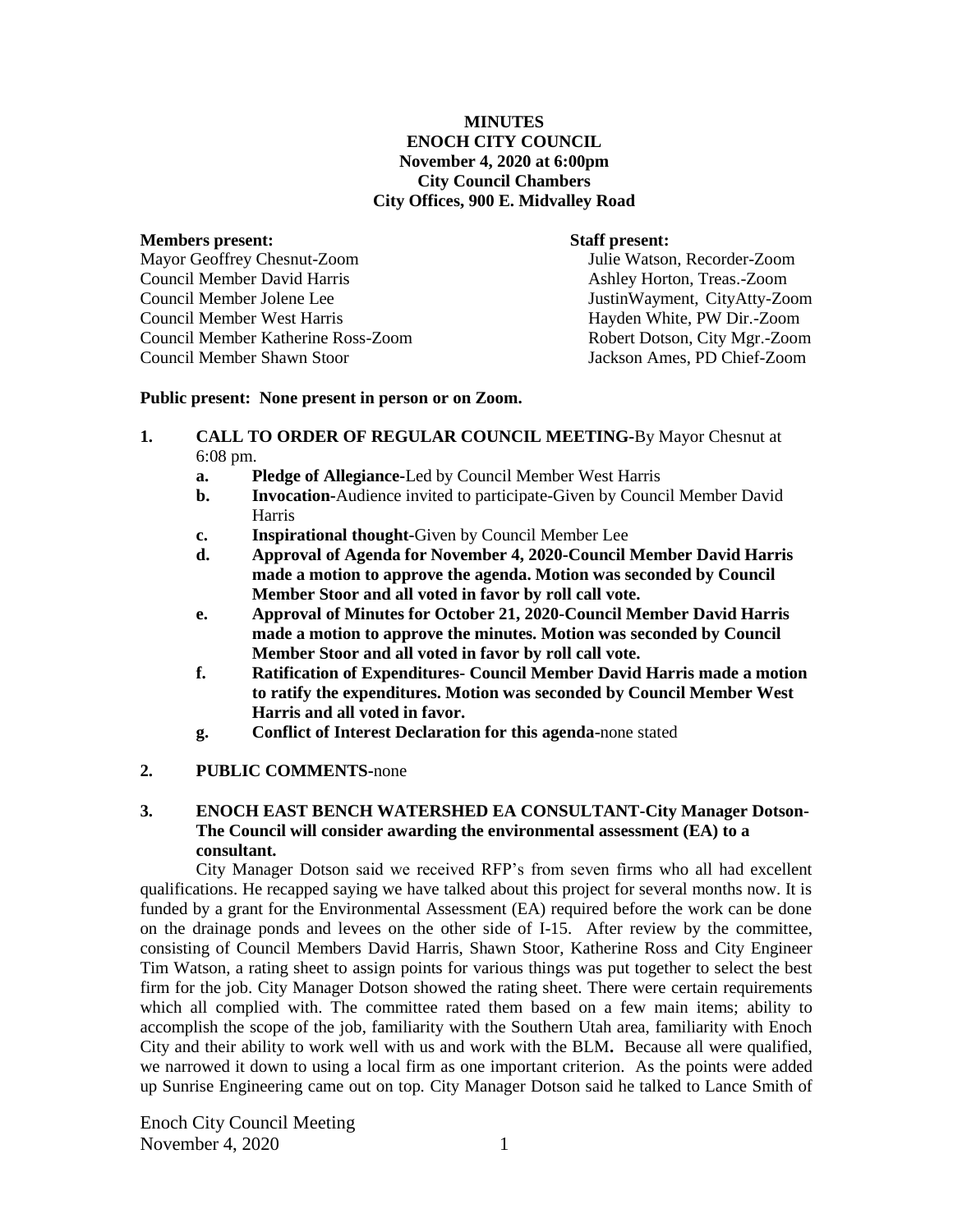NRCS who will work directly with the firm chosen. He gave his opinion saying he liked them all and could work with anyone. Mayor Chesnut asked if there was anything to add. Council Member David Harris said the points list is the order he evaluated them in. They were all well qualified. The things that gave an edge to Sunrise Engineering over the others was their local presence, familiarity with things in Iron County and the work they have done for Enoch City in the past. He checked references and they all were given great recommendations. He feels comfortable with Sunrise Engineering. Council Member Stoor agreed with Council Member David Harris adding Sunrise has done well for us in the past and is familiar with our situations in Enoch.

**Council Member David Harris made a motion to approve Sunrise Engineering as the consultant to do the East Bench Watershed EA project. The motion was seconded by Council Member Stoor and all voted in favor by roll call vote.** 

# **4. ORDINANCE NO. 2020-11-04 AN ORDINANCE ESTABLISHING ENOCH CITY WATER RATES AS REQUIRED PURSUANT TO UTAH CODE ANN. SEC. 10-8-22-The Council will consider codifying Enoch water rates.**

Mayor Chesnut asked City Manager Dotson to update the City Council on this. He said he would defer to City Attorney Wayment because he wrote the ordinance. City Attorney Wayment said we are required to pass an ordinance that codifies our water rates under the new State Code 10-8-22. He tried to find out today if we have to list all rates or just culinary rates. He met with DEQ and they could not answer the question. Long story short, we listed everything and will pass the ordinance as written. If they don't like it we will readjust it as needed since no one knows how they want us to comply with this law. Mayor Chesnut asked City Attorney Wayment to tell them the Council more about this new requirement from the Legislature. City Attorney Wayment said we have to have a designated map and are required to give notice to all property owners who we furnish water to whether inside or outside of City boundaries. They want an ordinance so there is more notice to the public for what we charge for water rates. You can't charge more outside of the City boundaries than inside the boundaries. This ordinance has to be passed now and then done again if we change the rates. There was some discussion of the ballot issue that did pass in the election yesterday. This gives the City more ways to move water around to benefit the City. Before if the City bought a water right, even if it was a bad one we could never get rid of it. Now that has changed with the constitutional amendment. The passing of the State Constitutional Amendment does not affect what we are doing here. We are ahead of the requirement by getting this ordinance on the books now.

**Council Member David Harris made a motion to approve Ordinance No. 2020-11- 04, an ordinance establishing Enoch City Water Rates as required pursuant to Utah Code Ann. Sec. 10-8-22. The motion was seconded by Council Member Ross and a roll call vote was held as follows:**

| <b>Council Member David Harris-Yes</b> | <b>Council Member Stoor-Yes</b>       |
|----------------------------------------|---------------------------------------|
| <b>Council Member Ross-Yes</b>         | <b>Council Member West Harris-Yes</b> |
| <b>Council Member Lee-Yes</b>          | <b>Motion passed unanimously</b>      |

#### **5. COUNCIL/STAFF REPORT**

Hayden White reported the water line from the Little Eden well to the street is ready to go for our irrigation project to the school and church. We have our engineer working on that. Secondary water is getting turned off next week for those that have irrigation meters. We had some trouble areas from rain yesterday and will fix that. It was on 600 N. and 5200 N. where the ditches had gotten weedy and clogged.

Chief Ames reported that things went well with the election and there were no issues. All five new vehicles for the PD are in SLC getting outfitted for use. Some may have heard we had a fatal

Enoch City Council Meeting November 4, 2020 2